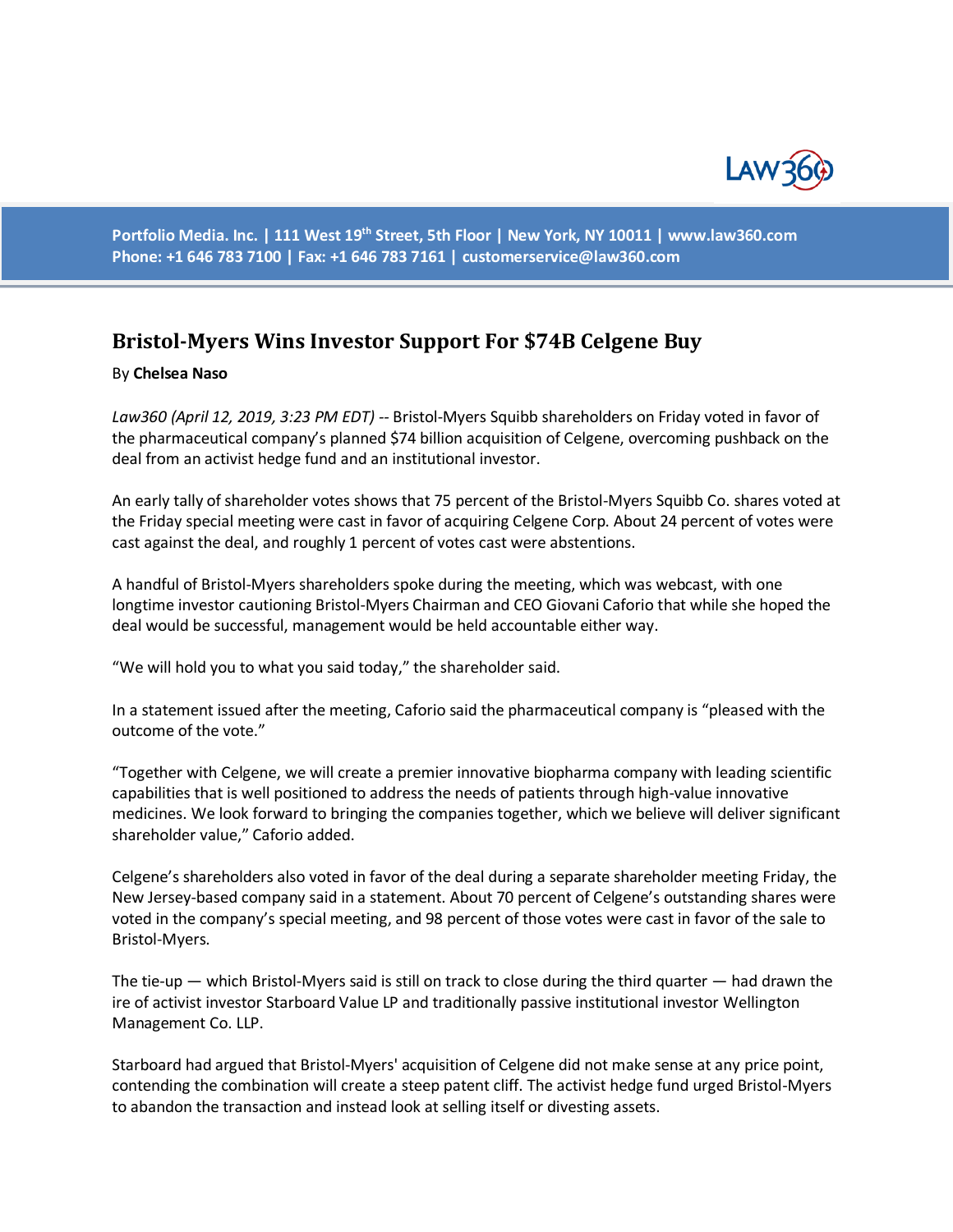The activist investor, however, abandoned its efforts to solicit votes against the transaction on March 29, hours after proxy advisory firms Institutional Shareholder Services and Glass Lewis & Co. LLC issued opinions in favor of the transaction.

Starboard at the time said it was "extremely disappointed" and acknowledged that overcoming that conclusion would be "extremely difficult."

Massachusetts-based Wellington Management Co. LLP had in February issued its own statement against the planned deal, saying that the deal requires Bristol-Myers Squibb shareholders "to accept too much risk." The institutional investor also contended that the terms would give Celgene investors Bristol-Myers Squibb stock "at a price well below implied asset value" and added that it has concerns that executing the deal successfully "could be more difficult to achieve" than management has said.

Bristol-Myers Squibb unveiled its cash-and-stock deal for New Jersey-based Celgene on Jan. 3. The deal's terms call for each Celgene share to be swapped for one Bristol-Myers Squibb share, \$50 in cash and one tradable contingent value right tied to future regulatory milestones. Celgene investors are expected to hold about 31 percent of the combined company.

Bristol-Myers Squibb plans to finance the deal with a combination of cash on hand and debt financing, the pharmaceutical company said at the time.

The Bristol-Myers-Celgene transaction is the second megadeal to secure shareholder approval this week in spite of discontent expressed publicly by some of the acquirer's investors.

Colorado's Newmont Mining Corp. on Thursday secured approval from its stockholders to move forward with its anticipated \$10 billion all-stock takeover of Goldcorp. Inc.

The vote came after Canada's Barrick Gold Corp. in March abandoned an \$18 billion hostile pursuit of Newmont that would have derailed Newmont's Goldcorp takeover in favor of a joint venture agreement involving their overlapping Nevada assets.

It also followed outcry from Newmont investor Paulson & Co., who had contended that the deal's current terms are "dilutive to Newmont shareholders."

Paulson & Co., which owns 14.2 million Newmont shares, said in a letter to Goldberg that while it has faith in the company's ability to derive value from the Goldcorp acquisition, it believes the deal premium is too high given Goldcorp's performance and terms will give Goldcorp shareholders too much of the anticipated value from the Nevada joint venture.

Goldcorp's shareholders approved the deal on April 4.

Bristol-Myers Squibb is represented on the transaction by Kirkland & Ellis LLP and its in-house legal team. Mayer Brown LLP is also advising on intellectual property matters.

Celgene is represented on the transaction by Wachtell Lipton Rosen & Katz. Jones Day is also advising on intellectual property matters.

Counsel information for Starboard and Wellington Management was not immediately available.